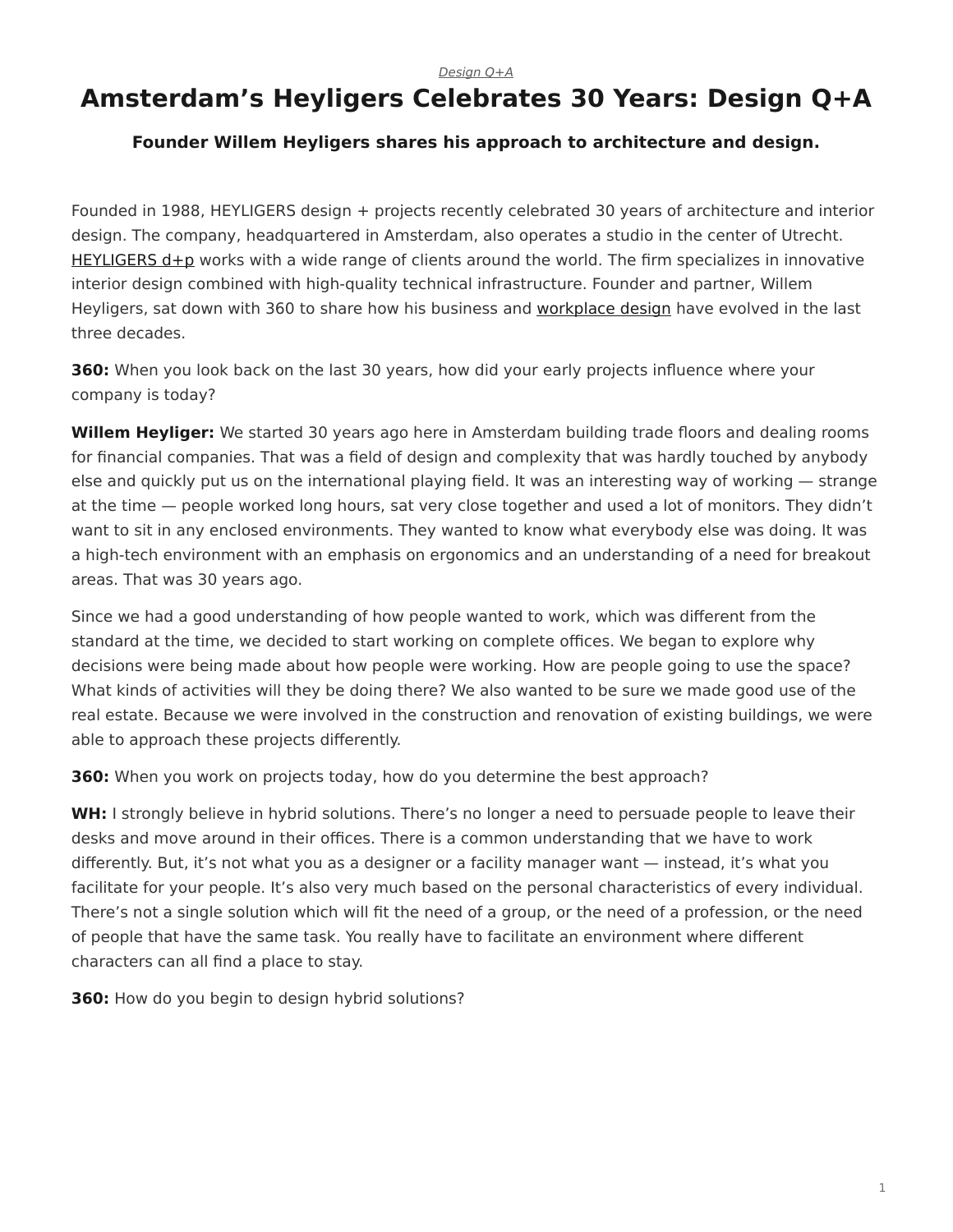**WH:** The users need to be more involved than ever before. You have to sit and talk with people and see where their needs are. People are staying longer in their jobs, creating a wider range of demographics within the office. It goes without saying that somebody who is 28-years-old coming in the office with his cap on and a skateboard is quite different from the guy who's 63 bringing his lunch to work. But, they all have to help the company succeed. So, how do you help them work together? Before starting a project, it's common to interview people from different departments. But, that's not enough. We also want to talk to the youngest employee, the newest, the more recent hires, the people who've been there the longest, etc. By talking to people on a personal level, they immediately feel engaged and they often open up.

**360:** How do you translate what you're able to learn about each project into the design?

**WH:** What we find is that different people who do the same types of work often do that work in very different ways. For instance, some people are what I call "gatherers" while others are "distributors." The gatherers are out in the field, seeing problems, collecting information and then they come back to the office and gather as much relevant information as they can in the shortest time possible to try to solve the problem. Distributors find a solution and then distribute it to everybody whether they want to hear it or not. These are different ways of working and you need them both. They can require different tasks, but it's not based on job description, it's based on how they choose to work. So, they need different kinds of working environments to support how they do their jobs best.

**360:** What do you see for the future of workplace design?

WH: I think people are going to work from home less. If you're not in the office, you're missing out on opportunities for yourself. People feel left out if they're not in the office. So, they'll come to the office themselves if they are ambitious. Ambition goes hand-in-hand with being in the office as much as possible and learning from others. Continuous learning is becoming very important and it doesn't usually happen if you're sitting at home.

In order to avoid the cost of sitting in traffic or having to commute long distances, organizations will have different locations for their office instead of having people work from home. Instead of building one headquarters in one city or country, they'll have satellite offices like we've done with Utrecht and Amsterdam. Even though Utrecht isn't that far away, it feels extremely far during times of high traffic.

**360:** What role do you think the workplace plays for an organization?

**WH:** The DNA of a company is in the office. If you're not part of the DNA, you reduce your chances of improving yourself, your position and getting the more interesting jobs. The look and feel of the office is of vital importance for the race for talent. So, it has to be an office where you come in and you immediately think — this is where I want to work.

**360:** If you could work on anything, what would be your dream project?